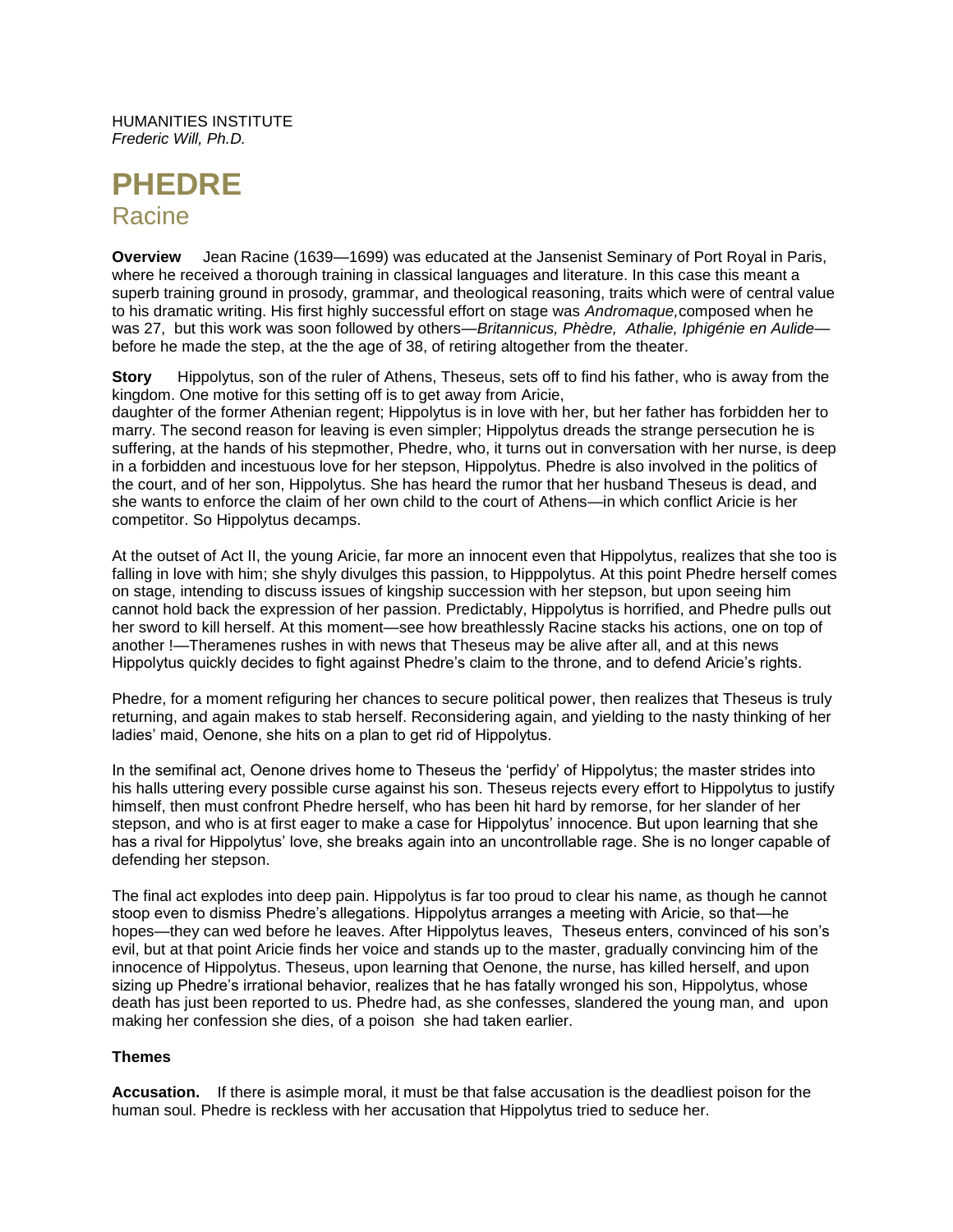**Tragic families**. If there is agrand theme, it is that tragic networks can run through families, as in fact they frequently do in the greatest Greek tragedies, and the best of Racine. Fathers and sons, stepmothers and stepsons, and insider nurses who know the whole story up close, and will plot with their favorites; these are the thematic ingredients of a tightly hewn tragedy in the Greco-Racinian vein.

# MAJOR CHARACTER

# **Phèdre** (emotional)

**Character** Phèdre is Racine's remodeling of the great heroine of Euripides' play, *Hippolytus.* In the work of both authors Phèdre finds herself caught in a tragic dilemma, deeply in love with her stepson, Hippolytus, but unable to express her passion, and facing desperate consequences as soon as this romantic information reaches her husband, Theseus. In Racine's play Phèdre falls totally for this forbidden relation, then finds herself tricked, by false information about her husband's apparent death, into a calamitous error: confessing her love to Hippolytus. The result is that Hippolytus—thanks to the fury of his father, Theseus--is killed by Poseidon's revenge and Phèdre poisons herself.

**Parallels** Racine's account of Phèdre's tragic love is surrounded by earlier and later versions of the same theme. Euripides' *Hippolytus* (428 B.C.) tweaks the tale in a bitter angle: the nurse learns, from Phèdre, of her love; Phèdre kills herself after learning that the nurse has spilled the beans to Hippolytus. Seneca's *Phaedra*, 54 A.D., takes a direct tact, highlights a Phedre frankly lustful, and unashamedly in pursuit of her love object. Unamuno's *Fedra*(1911) hews to the Racinian version, sending Phedra to her death from shame. Eugene O'Neill, in *Desire under the Elms*(1924), screws the Racinian pain tighter, by having Abbie (Phedra) kill her child as well as lust fatally after her stepson.

# **Illustrative moments**

**Disturbed** From our first view of Phèdre she is deeply disturbed, stepping briefly outside of her palace, so she can see the light of day, and appear in finery, and almost immediately feeling despair and constriction at the heavy garments she is wearing. What she really wants is not far to be sought: 'Oh that I were seated in the forest shade, where through a cloud of dust I could behold a chariot racing by!' All she wants, despite her better judgment, is to catch a glimpse of her stepson. Short of that she is torn apart by contrary emotions and desires.

**Haunted** In dialogue with her confidante, Phèdre makes clear that she is fascinated by Hippolytus, though she is deeply reluctant to mention his name. She wants to assure her confidante that no outrage has occurred; 'thanks to the gods, my hands are guiltless still. But would to heaven my heart were innocent as they!' Racine takes us into the inner recesses of guilt, which for Phèdre—deeply conscious of her own bestial lineage—is a deep stain regardless whether action has accompanied it. 'Love,' she says, 'led my mother into desperate ways.' To which her confidante responds: 'forget them, Madame.'

**Desperate** Phèdre soon reveals, to her confidante, the whole panorama of her passion. From the time she first glimpsed her step-son, she declares, 'I felt my body freeze and burn; I knew the terrible fires of Venus, the tortures fated to one whom she pursues.' She goes on at length to describe the profile of this overwhelming lust. For a time she saw the son in the father, and found Hippolytus becoming her mate. Then, finding no way to deflect the dangerous drive taking her over, she turned to persecuting Hippolytus, 'thus to banish the enemy I worshipped, by assuming a step-mother's proverbial cruelty.'

**Confessional** The news having arrived at court, that Theseus is dead, Phèdre takes the impulse of her confidante, and momentarily feels freer to admit her love for her step-son, who is no longer—in a sensethe child of her husband. She begins to tell Hippolytus how deeply she pines for her husband, but in the telling she only succeeds in showing she is thinking about the son when she describes the adventures of the father. Eventually Hippolytus, to his horror, realizes what she is confessing to him, and answers: 'O Gods! What do I hear? Do you forget this Theseus is my father, and you his wife?'

# **Discussion questions**